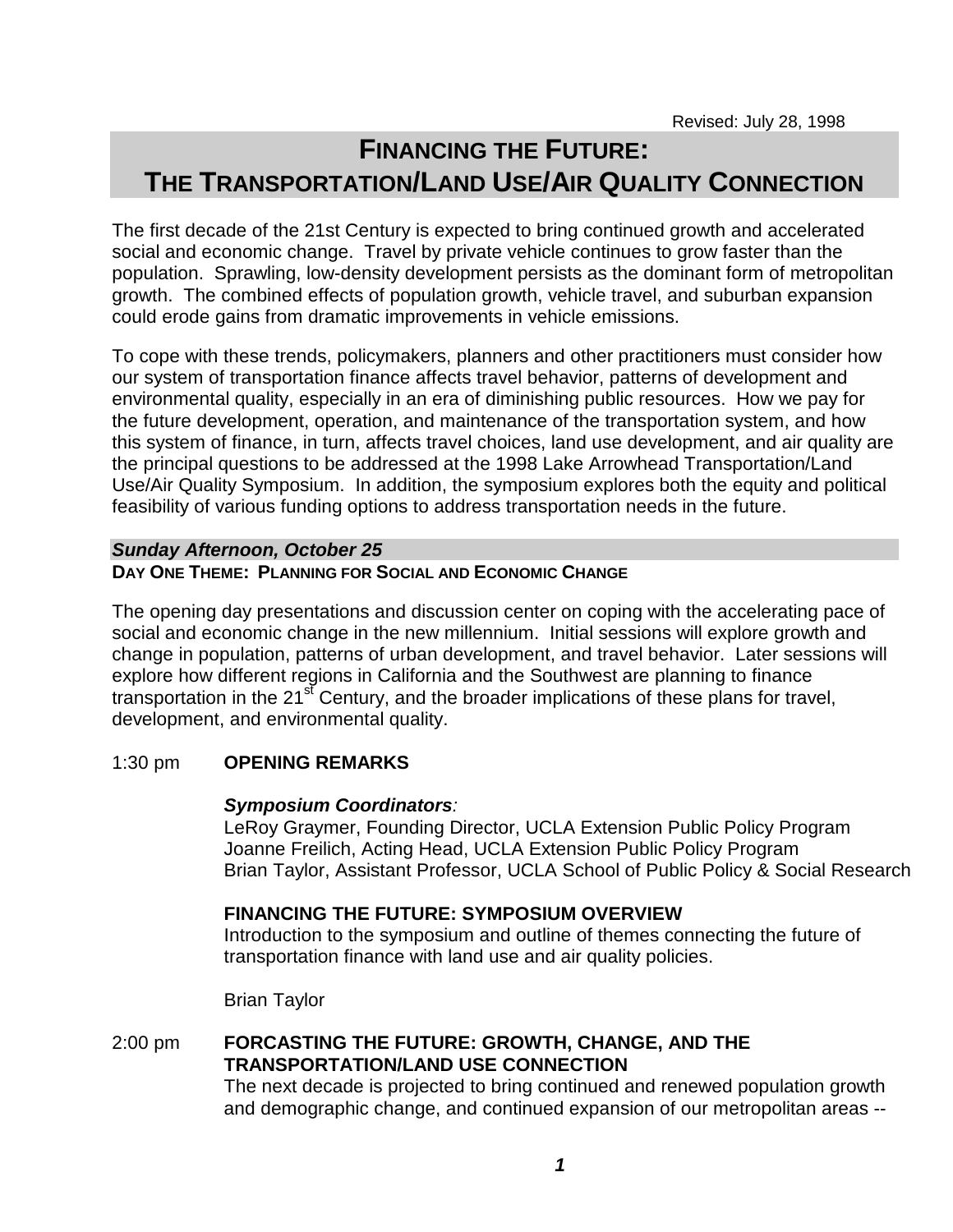all of which point to growing and changing patterns of travel. This session addresses the forecasted changes in population and development, and the implications of these changes for the future of the transportation system.

# **Metropolitan Population Growth and Demographic Change: 1990 to 2020**

Dowell Myers, *Title to Come*, University of Southern California

# *The Roles of Land Use and Transportation Policy in Shaping Urban Growth and Development*

Reid Ewing, Consulting Principal, LDR International, Columbia Maryland

# *Societal Trends and the Future of Travel Demand*

Sandra Rosenbloom, *Title to Come*, University of Arizona

# *Dialogue Among All Participants*

3:30 pm Break

# 3:45 pm **PLANNING THE 21ST CENTURY: CHALLENGES TO TRANSPORTATION FINANCE AT THE REGIONAL LEVEL**

The session is a moderated roundtable discussion of some current regional planning efforts in California, Arizona and Nevada. Projected changes in population, employment, traffic, and emissions all pose enormous challenges to regions. Regions must balance various federal and state mandates on the one hand, with the diverse interests of local governments, employers, and voters on the other in effectively addressing, rather than merely accommodating changes. This session examines how various regions are responding to these challenges. Given anticipated shortages in funding, how are regions designing their system of transportation finance to meet changing uses and needs, including innovative new financing tools and other mechanisms that raise revenues and/or mitigate needs?

### *Panelists:*

Joanne Koegel, Acting Executive Director, Sacramento Area Council of **Governments** 

Honorable Ron Bates, Chair of Planning Committee, Southern California Association of Governments and Mayor, City of Los Alamitos Suzanne Sale, Chief Financial Officer, Arizona Dept. of Transportation Ken Sulzer, Executive Director, San Diego Association of Governments Kurt Weinrich, Director, Clark County Regional Transportation Commission

# *Dialogue Among All Participants*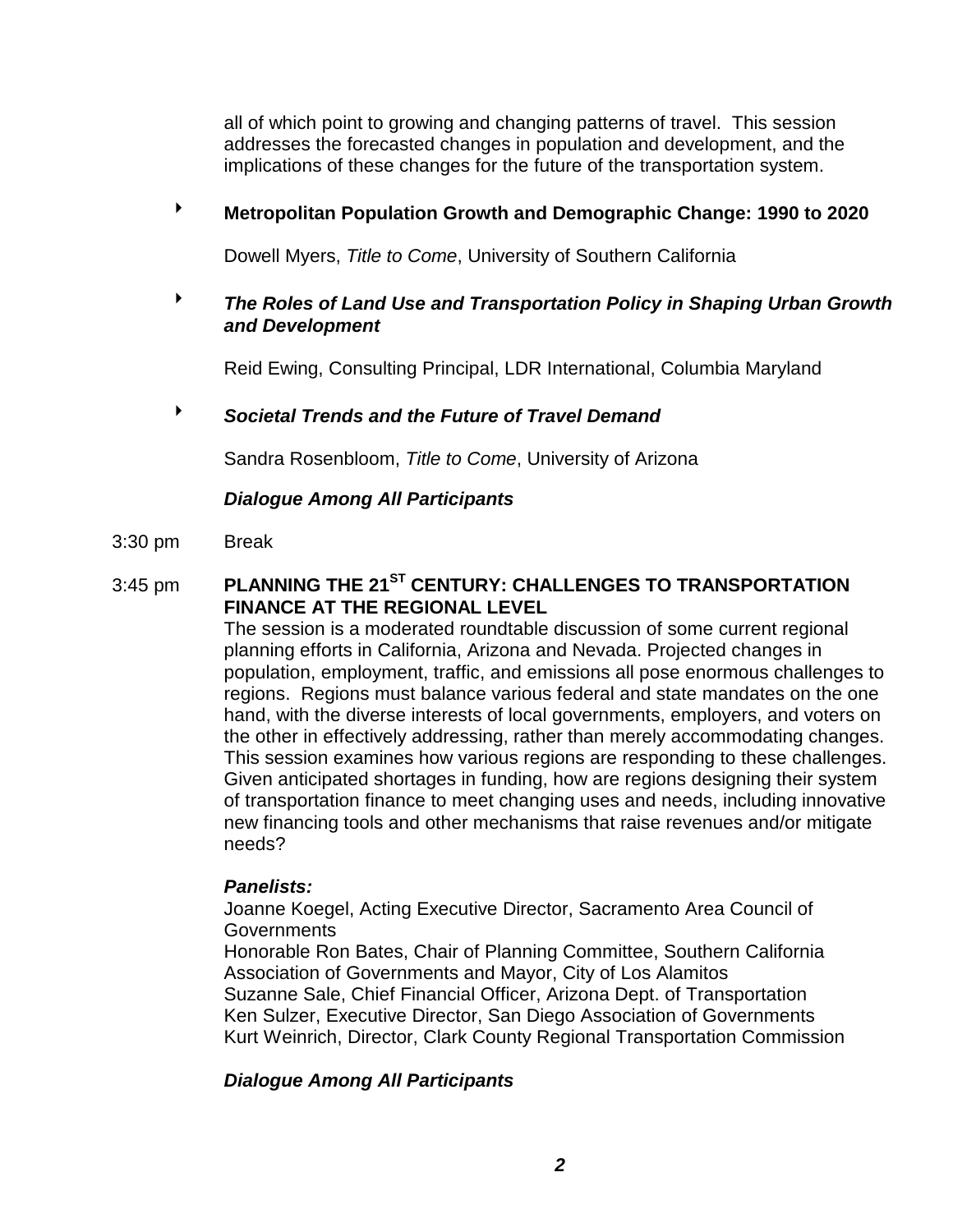### 5:15 pm Reception

6:00 pm Dinner

### *Sunday Evening, October 25*

# 7:30 pm **RESTRUCTURING TRANSPORTATION FINANCE TO PAY FOR CURRENT NEEDS, FUTURE DEMANDS, AND CLEANER AIR**

This session examines how the revenue-generating capacity of transportation finance has changed in recent years, why the traditional methods of transportation finance have failed to keep pace with the growth in travel, and potential changes on the horizon. The presentation begins with an overview of the strengths and weaknesses of our current system of transportation taxation and concludes with a discussion of the opportunities and constraints to restructuring our system of transportation finance. In particular, the presentation focuses on principles of finance needed to develop more efficient, effective, equitable, and sustainable transportation systems in the coming decades.

Martin Wachs, Director, University of California Transportation Center and Professor, UC Berkeley, Department of City & Regional Planning and School of Civil & Environmental Engineering

# *Dialogue with Participants*

### 9:00 pm Informal Reception and Continued Dialogue

### *Monday Morning, October 26*

### **DAY TWO THEME: RECONSIDERING COSTS AND BENEFITS IN TRANSPORTATION FINANCE**

Day Two examines how the pricing of the transportation system links (or fails to link) the users of the transportation system to the costs these users impose on society. In other words, the array of transportation taxes, tolls, and fees does not simply raise revenues, but affects both the use of the transportation system, the cost of operating and maintaining this system, and future needs. The morning and afternoon sessions explore current programs in congestion pricing; efforts to price emissions from mobile sources; and the pricing of trucks and other heavy vehicles to reduce road maintenance costs. The evening session considers the sometimes difficult equity issues involved in pricing transportation.

7:30 am Breakfast

# 8:45 am **PUTTING INNOVATIVE TRANSPORTATION PRICING INTO PRACTICE: NEW TECHNIQUES, NEW APPROACHES**

Charging users of the transportation system for all of the costs they impose on that system has been the economist's panacea for all that ails the transportation system for decades. Gradually transportation pricing has moved from abstract theory to concrete practice, but the progress has been slow and halting. As the technical and institutional barriers to pricing continue to fall, this session explores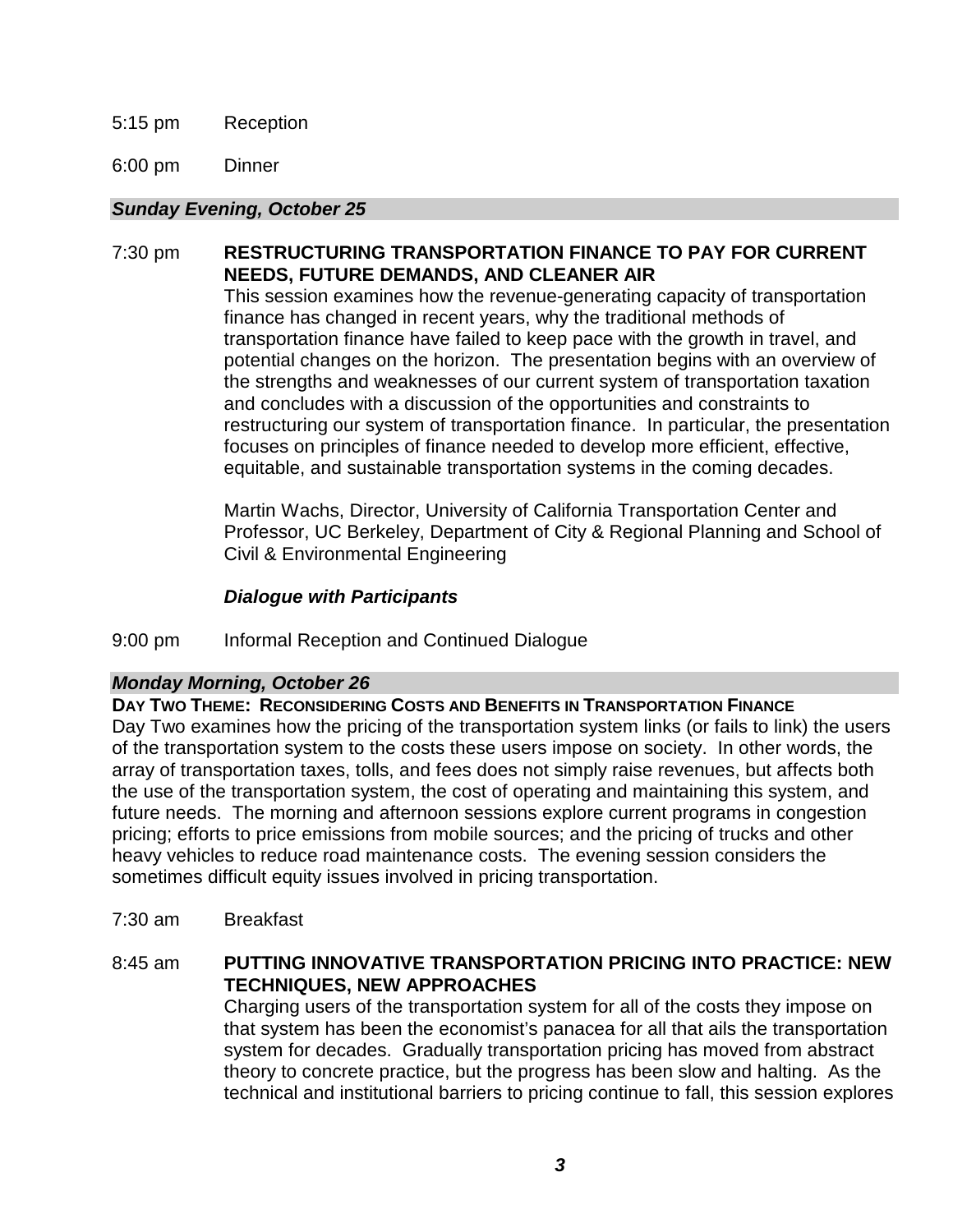the prospects for using pricing to both produce steady revenue and increase transportation system efficiency.

# *Recent Developments in Pricing Transportation*

Robert Poole, President, The Reason Foundation

# *Update on the Implementation of Congestion Pricing*

Tom Keane, *Title to Come*, Federal Highway Administration, Washington D.C.

# *California VMT Policy Options*

Reza Navai, Research Manager, Transportation Planning Program, California Department of Transportation

# *"Quick Hits": Congestion Pricing in Practice*

Kim Kawada, *Title to Come*, San Diego Association of Governments Maureen Gallagher, Director of Toll Industry Relations, Lockheed Martin IMS (Invited) Edward Sullivan, *Title to Come*, California Polytechnic University, San Luis Obisbo (Invited)

# **Dialogue Among All Participants**

10:15 am Break

# 10:30 am **DEVELOPING MORE EFFECTIVE LINKS BETWEEN TRANSPORTATION FINANCE AND AIR QUALITY IMPROVEMENTS**

As air quality planning broadens to include more market-based and price incentive strategies, it is timely to examine cases where these finance incentives/disincentives have been developed and in some cases actually been employed. The session explores ways that fuel taxes, vehicle fees, tolls and other pricing strategies could be constructed or have been tested in an effort to more closely link the costs paid by users to the mobile emissions they generate.

# *Pricing Mobile Emissions: Problems and Prospects*

Elizabeth Deakin, Associate Professor, UC Berkeley Department of City & Regional Planning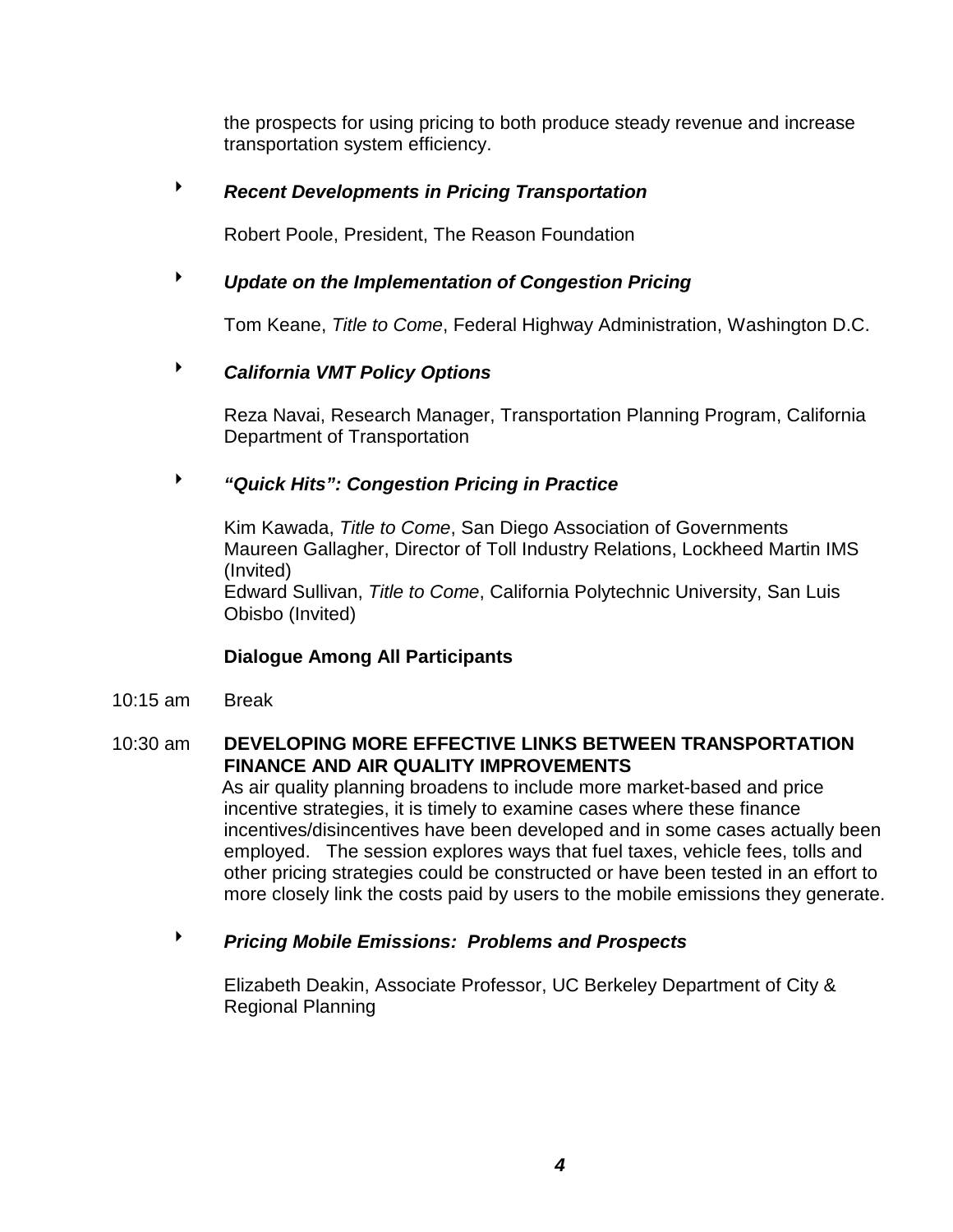# *Policy Strategies and Practical Experience with Designing Finance Strategies that Help Link Transportation Choices and Improved Air Quality*

 John D. Dunlap III, Chair, California Air Resources Board Roland Hwang, Transportation Program Director, Union of Concerned Scientists The Honorable Greg Harper, Chair, Bay Area Air Quality Management District (Invited)

### *Dialogue Among All Participants*

12:00 pm Lunch (Some tables in the dining room will be designated for people wishing to continue discussions from the morning sessions)

### *Monday Afternoon, October 26*

#### 1:30 pm **HEAVY VEHICLES, ROAD WEAR, AND USER FEES**

Dramatic increases in goods movement by truck are projected for the coming decades. Efficiently and equitably financing the transportation infrastructure improvements needed to accommodate projected growth in trucked goods requires a clear link between use and pricing. How much wear and tear heavy vehicles impose on the road system, and how much trucks and other heavy vehicles should pay for this wear and tear has been hotly debated in both Sacramento and Washington for decades. But recent studies of road wear by heavy vehicles and new technologies offer new possibilities to fairly and comprehensively level charges to heavy vehicles in proportion to the wear and tear they cause. This session explores the relationship between heavy vehicle pricing and road wear.

# *Road Damage and Pricing: The Critical Link*

Kenneth Small, Professor, Department of Economics, UC Irvine

# *Opportunities to Use New Technologies to Price Trucking*

David Forkenbrock, Director, Public Policy Center and Professor, Urban & Regional Planning and Civil Engineering, University of Iowa (Invited)

#### *Commenters:*

*Anne O'Ryan, Manager of Government & Public Affairs, American Automobile Association - Oregon/Idaho Kenneth Simonson, Former Chief Economist, American Trucking Association*   **Dialogue Among All Participants**

#### 3:00 pm Free time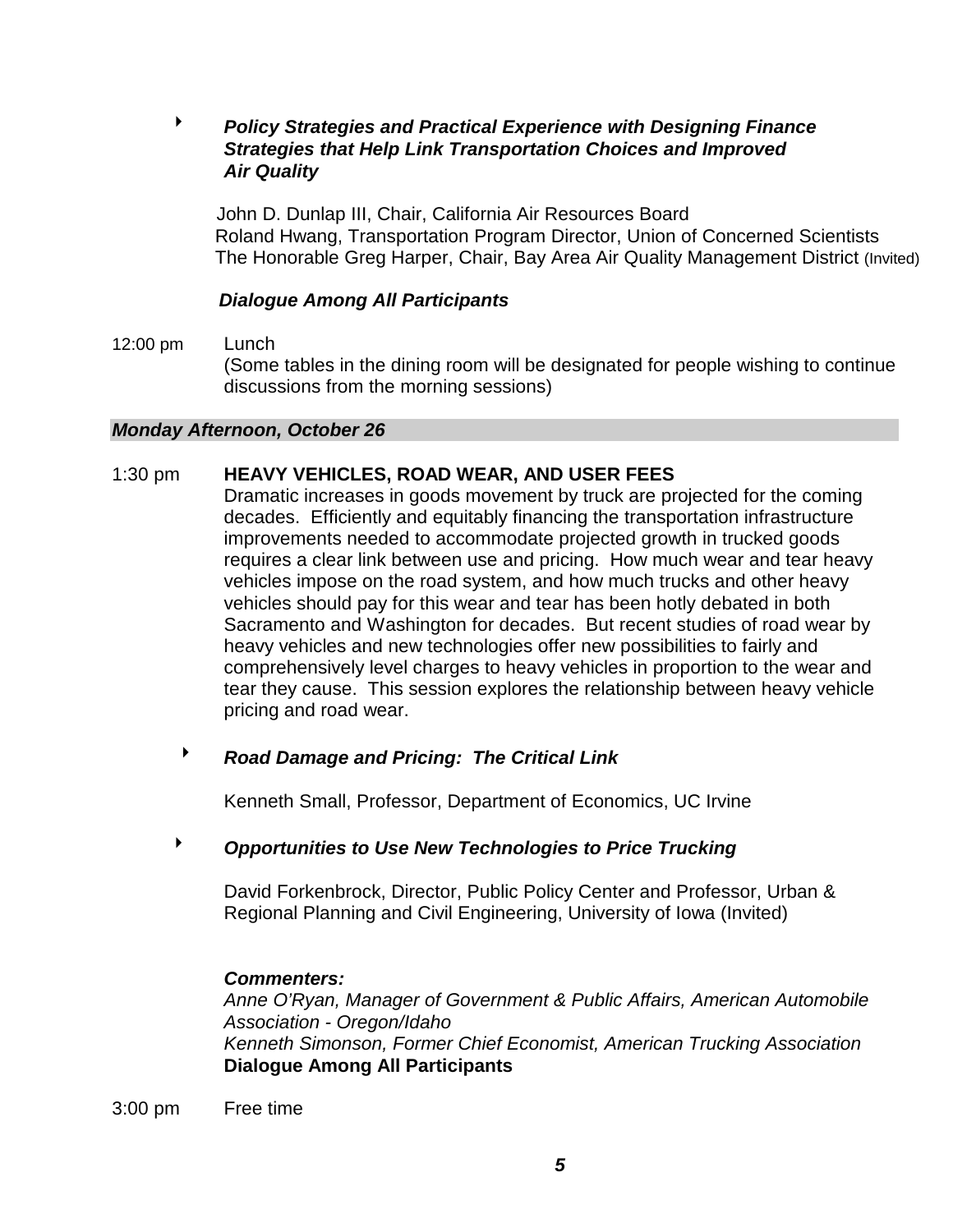#### 5:00 pm Reception

6:00 pm Dinner

#### *Monday Evening, October 26*

# 7:30 pm **MY FAIR SHARE: EQUITY AND THE TRANSPORTATION/LAND USE/AIR QUALITY CONNECTION** Proposed changes to the existing system of transportation finance inevitably

raise questions of fairness and equity. But equity is very much in the eye of the beholder, and depends greatly on whether one measures equity with respect to individuals, groups, or places. This session examines the question of transportation equity through three presentations:

*Unjust Equity: Confounding Notions of Equity in Transportation Finance*

Brian Taylor, UCLA

# *The Equity Implications of Transportation Pricing*

Donald Shoup, Professor, UCLA School of Public Policy and Social Research

# *Transportation Finance and Social Justice*

Robert Garcia, Senior Attorney, Environmental Defense Fund

### *Dialogue Among All Participants*

9:00 pm Informal Reception/Continued Dialogue

### *Tuesday Morning, October 27*

**DAY THREE THEME: LINKING POLITICS, PRICING, AND REVENUES IN TRANSPORTATION FINANCE** These final sessions address the realities of voter attitudes and the political process against the issues of growth and change explored on Day One, and the principles of transportation system finance examined on Day Two. What are the opportunities and constraints to restructuring our system of transportation finance, especially when matters of public finance are being increasingly put to the electorate?

7:30 am Breakfast

8:45 am **HOW WILL IT PLAY IN PEORIA? (OR Monrovia? Or Milpitas?) WHAT DO VOTERS WANT AND WHAT ARE THEY WILLING TO PAY FOR?**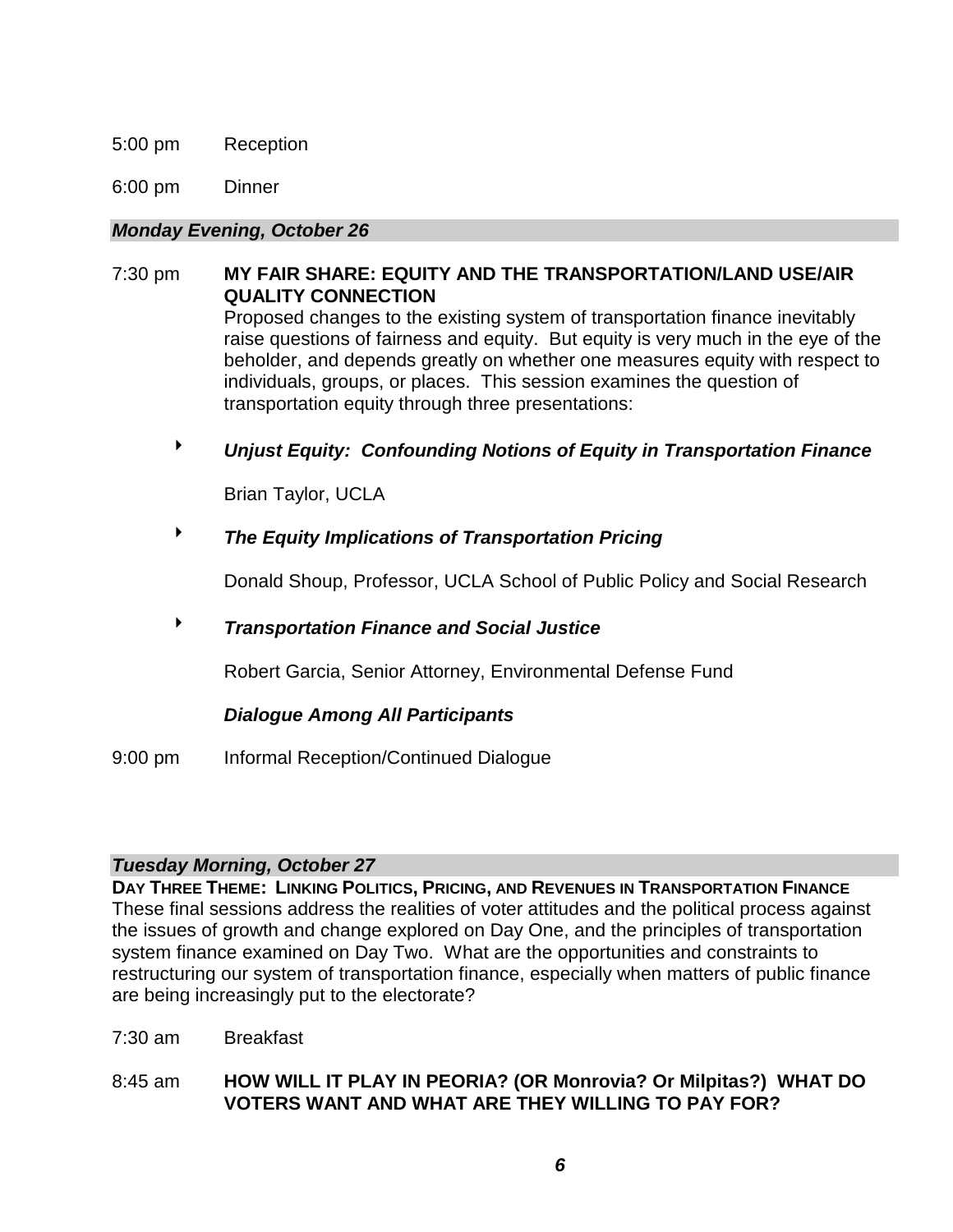Legislatures are increasingly loathe to raise taxes or fees of any sort, regardless of the need or circumstances. And funding for the transportation system is increasingly decided on a project-by-project basis by state and local voters. How do voters view the transportation system and its finance? What projects are voters likely to support and which are they likely to be opposed? Is congestion the principal concern, or is the electorate willing to pay more for things like seismic safety or emissions reductions as well? In this session, we explore patterns of voter behavior, projected changes in voter demographics, and ideas on structuring transportation finance based on voter preferences regarding transportation, land use, and air quality.

# *Demographic Change and Voting Behavior: The Evolving California Electorate*

Jack Citrin, Professor, Department of Political Science, UC Berkeley

*Voting with Their Cars: Voter Attitudes Toward the Transportation System*

David Jones, Consultant

*Taxing for Transportation: The View from Sacramento*

The Honorable Quentin Kopp, California State Senator and Chair, Senate Transportation Committee

### *Dialogue Among All Participants*

- 10:15 am Break
- 10:30 am **FINANCING THE FUTURE: SETTING AN AGENDA FOR THE NEXT DECADE** What principles should guide a good system of transportation finance, and what opportunities exist for meaningful reform? This session addresses the causes of the decline of the two mainstays of transportation finance — the property tax for local streets and roads, and the motor fuels tax for highways — and the prospects for developing a more efficient and equitable means of transportation finance for the future.

### *Running on Empty: The Challenges to Reforming our System of Transportation Finance*

Jose Gómez-Ibáñez, Professor, Kennedy School of Government and Graduate School of Design, Harvard University (Invited)

### *Comments:*

Hank Dittmar, Director, Quality of Life Campaign, Surface Transportation Policy Project